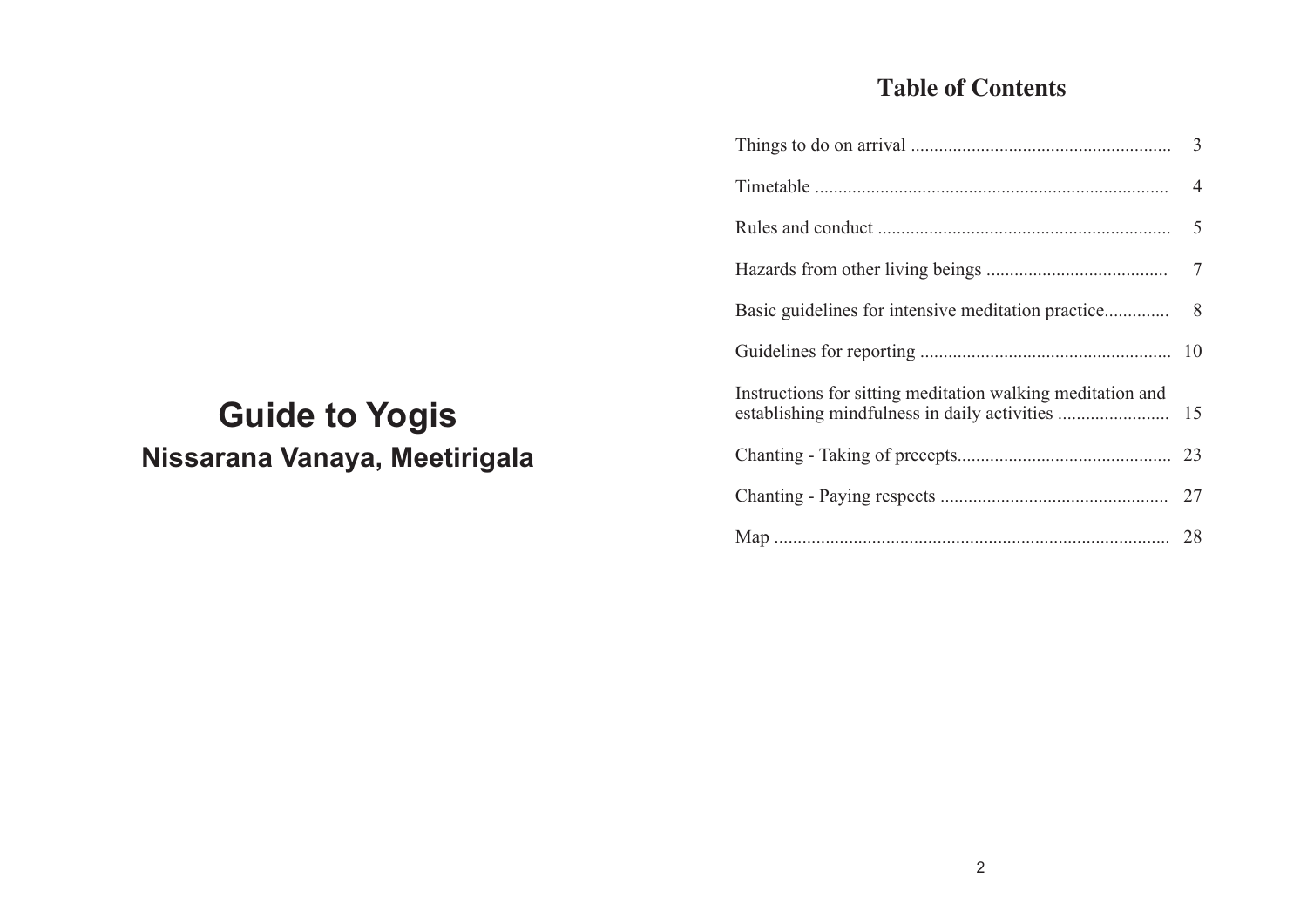## **Things to do on arrival**

- 1. Inform the front office located at the lower part of the monastery on your arrival.
- 2. Inform Bhante Dhammajīva (Kuti 10) of your arrival, or if he is not present, whoever is in charge of the monastery.
- 3. Find a bed for yourself in the dormitory located below the *bhavana sala.*
- 4. Request administration of the eight precepts from a senior monk (if not immediately, then within a day of your arrival).
- 5. Listen to recorded meditation instructions, located on a computer in Kuti 10. Ask Bhante Dhammajīva or another monk to set you up with this.
- 6. Review this guide.

## **Timetable**

| 3:30 am            | Wake up                                       |
|--------------------|-----------------------------------------------|
| 4:00 – 5:30 am     | Walking and sitting meditation                |
| $6:30 - 7:30$ am   | Breakfast (morning <i>dana</i> ) and cleaning |
| $7:30 - 9:45$ am   | Interviews / Dhamma talk / Dhamma             |
|                    | discussion (see schedule below)               |
| 9:45 am            | Start gathering for <i>pindapata</i>          |
| $10:00$ am         | Pindapata                                     |
| $10:30 - 11:30$ am | Walking or sitting meditation                 |
| $11:30 - 11:55am$  | Lunch <i>dana</i>                             |
| $12:30 - 5:00$ pm  | Group meditation (sitting/walking)            |
| $5:30 - 6:00$ pm   | Cleaning and preparing for vandana            |
| $6:00 \text{ pm}$  | Buddha vandana (Vihara)                       |
| $7:30 \text{ pm}$  | Tea break                                     |
| $8:00 - 10$ pm     | Walking and sitting meditation                |
| $10 \text{ pm}$    | Sleep                                         |
|                    |                                               |

**Schedule for morning activities** (when Bhante Dhammajīva is present at the monastery)

| <b>Monday</b>   | Sinhala Vinaya discussion at 7:30 am                |
|-----------------|-----------------------------------------------------|
| <b>Tuesday</b>  | Sinhala recorded Dhamma talk at 7:30 am;            |
| English         | Dhamma discussion at 8:30 am                        |
| Wednesday       | Interviews from 7:30 am <sup>*</sup>                |
| <b>Thursday</b> | <b>Sinhala</b> Dhamma talk on meditation at 7:30 am |
| Friday          | Interviews from 7:30 am <sup>*</sup>                |
| Saturday        | <b>Sinhala</b> Dhamma discussion, $7:30 - 9:00$ am  |
| Sunday          | Interviews from 7:30 am <sup>*</sup>                |

\* Yogis' interviews begin following monks' interviews.

**Poya days** Renew precepts, Kuti 10, 8:30 am. Poya days (full moon and new moon) are announced by a sign across from the entrance in the dana sala.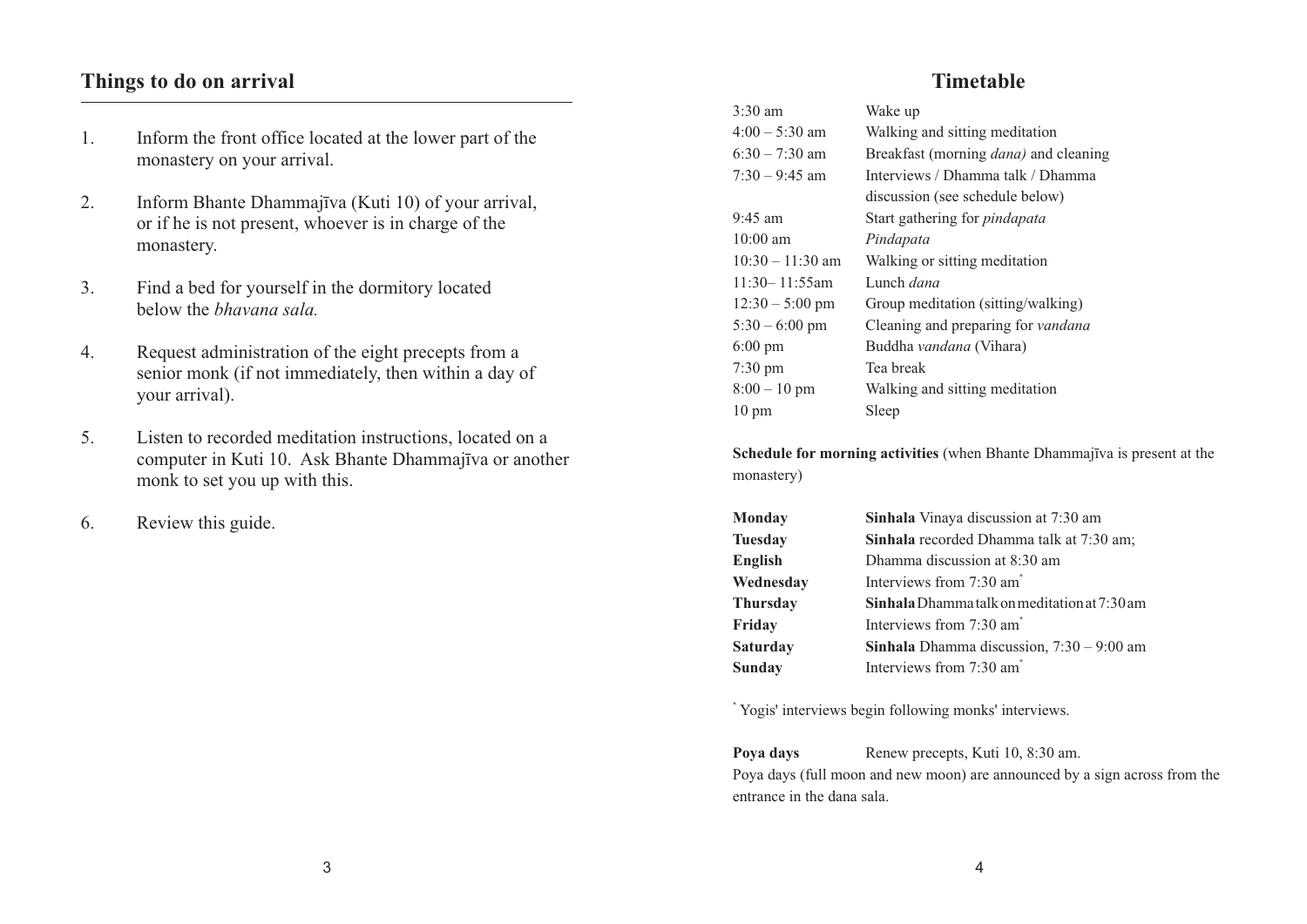## **Rules and Conduct**

- **•** All yogis are required to be dressed in white. Shorts, tank tops and sleeveless tops are not permitted at the hermitage. A shoulder cloth (*uthuru saluwa*) is a recommended item.
- Smoking is not permitted.
- **•** While on the Eight Precepts, food may not be eaten between noon and the following dawn. A few substances with limited nutritional value (sugar, some fruit juices, honey, etc.) are permitted, but not milk.
- Please speak quietly while in the monastery, to preserve a quiet environment for meditation. Be particularly mindful when in the vicinity of the *bhavana sala,* and while walking along monastery paths near kutis.
- **•** If you are the last to leave the *bhavana sala* at night, please turn off the lights and close the gates. If you are the last to leave the outdoor walking meditation paths, please turn out those lights (it's the leftmost of the switches outside the entrance to the dormitory).
- **•** Cell phones are not permitted. If you bring a cell phone, please check it in at the front office. If it is necessary for you to make or receive a phone call, please seek permission from the teacher, or in his absence from an authorized monk.
- The use of cameras and video recording at the monastery is strictly prohibited. Taking photographs using mobile phones or other

equipment of the monastery, the monks or the yogis is not permitted. If you have brought a camera or a video recorder, please hand it over to the front office at the commencement of your stay.

- **•** Yogis should not meet with outside visitors unless there is a strong necessity. Please seek permission from the teacher prior to meeting with visitors. On arrival, visitors must inform the office at the entrance of the monastery.
- **•** Please do not dump garbage with plastic items in the forest within the monastery grounds. Use the recycling bins in the **dana sala**.
- **•** Please take care not to leave any containers or plastic materials that may collect water outside so as to avoid breeding mosquitoes that can spread disease.
- **•** Repairs should only be made with the permission of the authorized monk.
- **•** The Nissarana Vanaya forest is a forest reserve and the monastery supports an esteemed lineage of mendicant monks and meditation masters. During your stay, your behavior, attire and effort must reflect and show respect towards the forest tradition adopted by the monastery.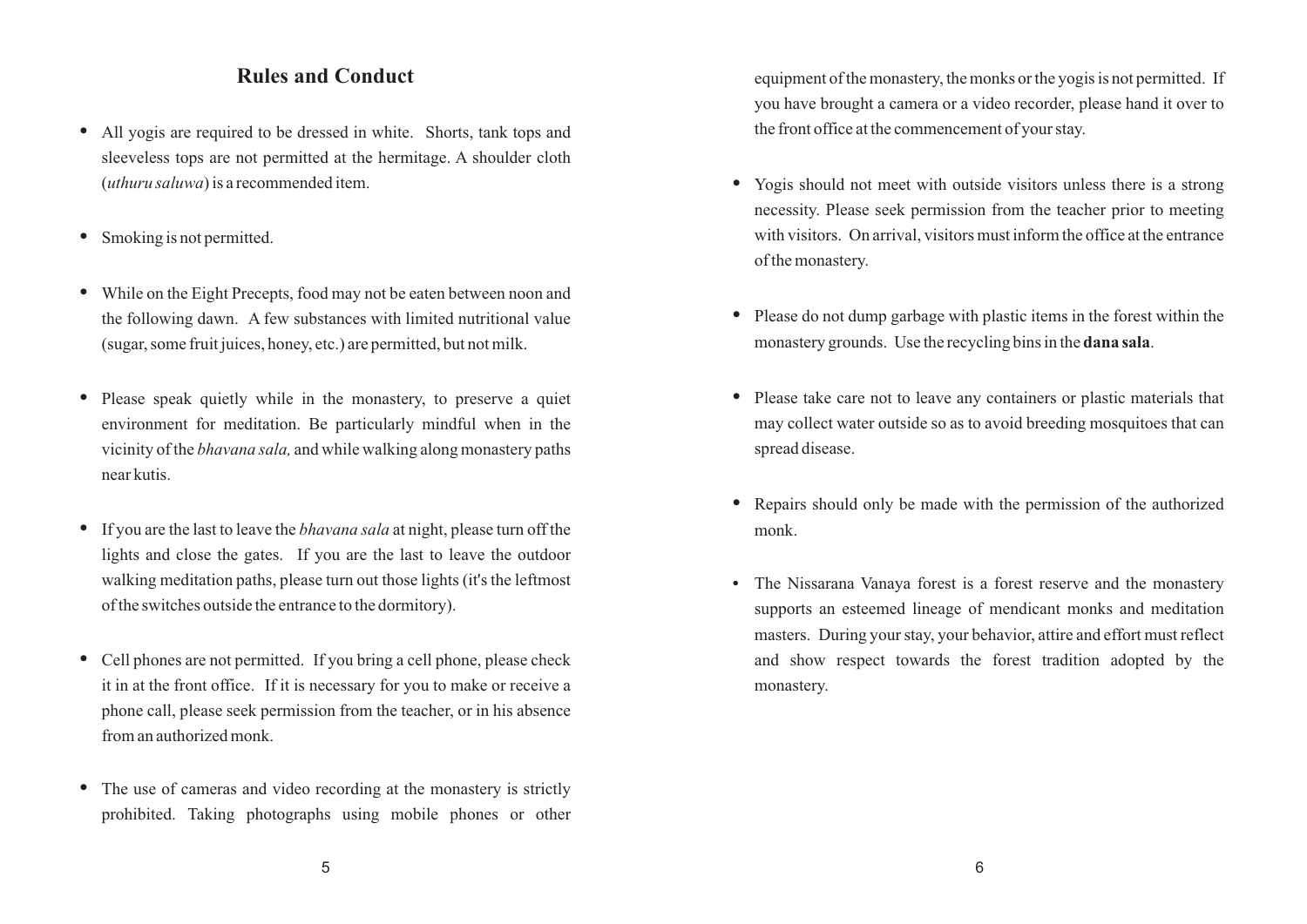## **Hazards from other living beings**

**Poisonous snakes** may be encountered at Meetirigala, though the bite is usually not life-threatening. Be watchful when walking outside, especially at night.

**Leeches** are plentiful, especially after rainfall. Their bites can cause some bleeding but is not harmful. Check your feet and legs after walking outside in damp weather**.**

**Ticks** may appear like small black moles on the skin. They can be removed by applying salt moistened with a little water.

**Monkeys** can be aggressive in seeking food. Be mindful of your actions in their presence; don't aggravate them or play with them. Keep all doors and windows closed, especially where food items are kept. Don't leave any items outside that may attract the attention of monkeys.

**Human thieves** have been known to strike at Meetirigala. Keep any valuables behind a locked door if possible, or leave them at the front office or at home.

## **Basic guidelines for intensive meditation practice**

- 1. Yogis should do 10-14 hours of formal sitting and walking meditation per day.
- 2. Yogis should stay alone and observe noble silence. Socialising is not encouraged.
- 3. Yogis must keep reading and writing to an absolute minimum.
- 4. Yogis must carefully observe the eight precepts.
- 5. Yogis must strictly adhere to the meditation teacher's instructions and should not practice according to other meditation methods.
- 6. Yogis should not discuss meditation or give meditation advice to other yogis.
- 7. Yogis must not get involved in any activities that are not related to intensive meditation (for example, listening to the radio, massage, photography, cooking food, learning languages, or work activities beyond the minimum necessary).
- 8. Yogis must restrain their senses. They should act like a blind, deaf, dumb, sick or dead person.
- 9. Yogis must perform all activities in slow motion.
- 10. Sleep should be limited to between four and five-and-a-half hours a day.
- 11. Yogis should practice with: respect and sincerity; diligence; honesty and straight forwardness; heroic effort; perseverance;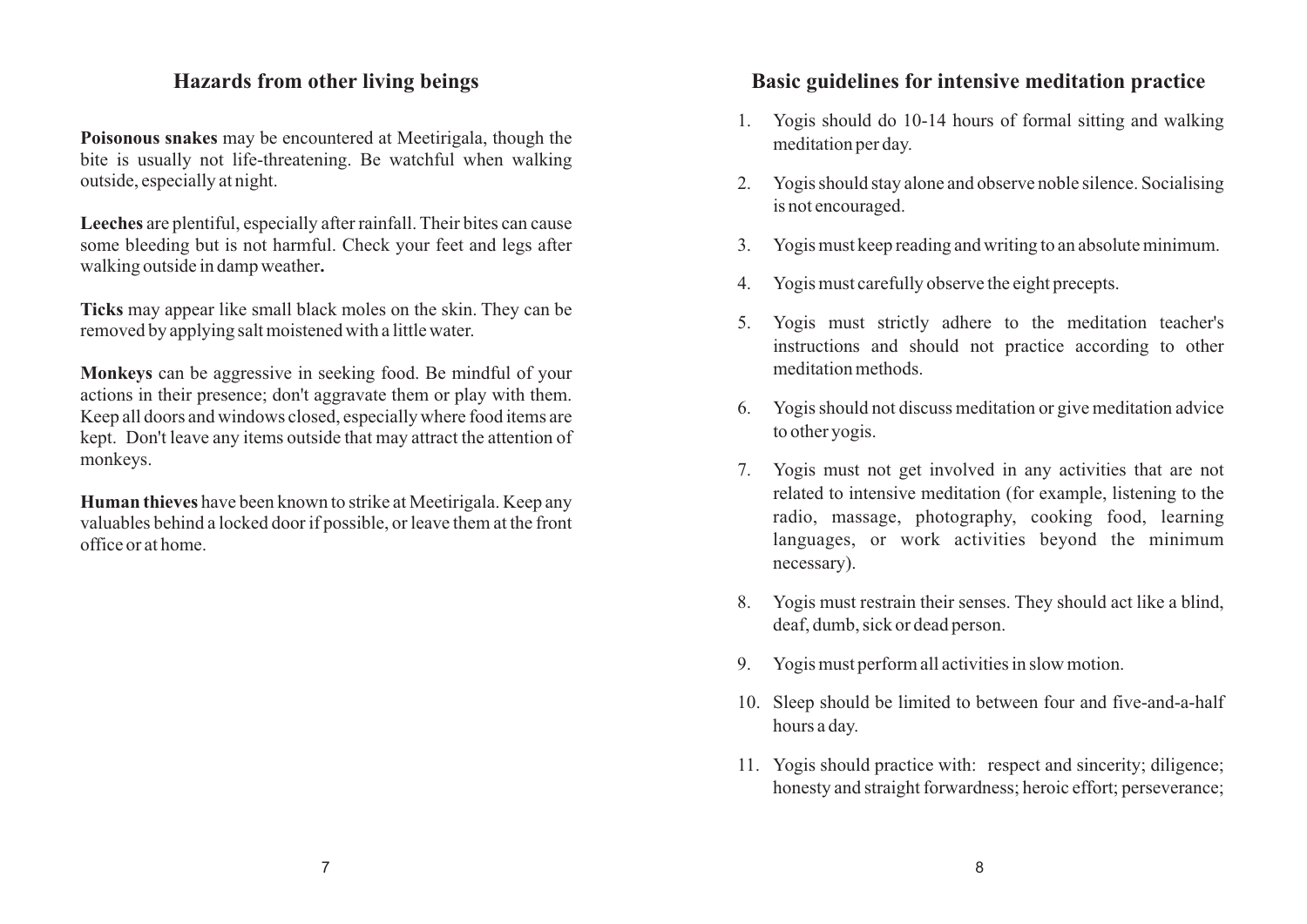patience; sustained, continuous, moment-to-moment mindfulness from the time of awakening to the time of falling asleep at night.

- 12. There is no space for thinking, reflection, speculation, analysing or interpretation during intensive practice.
- 13. Generally, meditation is for people with a normal and stable mind. If, however, a person is mentally not in shape to undertake intensive meditation practice, especially to conform to the strict discipline, that person may not be admitted as a yogi.

## **Guidelines for reporting**

At Meetirigala Nissarana Vanaya, we have times allocated for interviews with the Meditation teacher. Although participation at interviews is optional, discussing one's meditation experience with an experienced meditation master has many benefits.

Reporting is also an aspect of meditation.

## **Please refer to these general guidelines, when reporting yourmeditation experience:**

Align your awareness, so that your attention confronts the primary object directly (i.e. the in-breath and the out-breath or the rising or falling of the abdomen).

First, identify the object (i.e. what did you notice - was it an in-breath (inhalation) or an out-breath (exhalation). Or, in the alternative, it may be that you noted the rising or the falling of the abdomen.

Then, observe the process of the identified object. If it was an inhalation, how did you observe it? Was it an inward gush, coolness, or was it a short in-breath or a long in-breath? Observe the natural characteristics of the experience of the in-breath *versus* the out-breath. Similarly, what did you observe in the rising phase of the abdomen (*versus* the falling phase of the abdomen) - did you observe an expansion and/or a contraction, a stiffness or tension?

When the out-breath was observed, was your mind directly confronting it and what was your experience? Was it a long outbreath? Or, was it a heat or an outward gush? Or, was it an expansion or a contraction of the abdomen or a tension, a stiffness, hardness (etc.)?

Now communicate this experience to your teacher. What was it that you noted (in-breath or out-breath/ rising or falling of the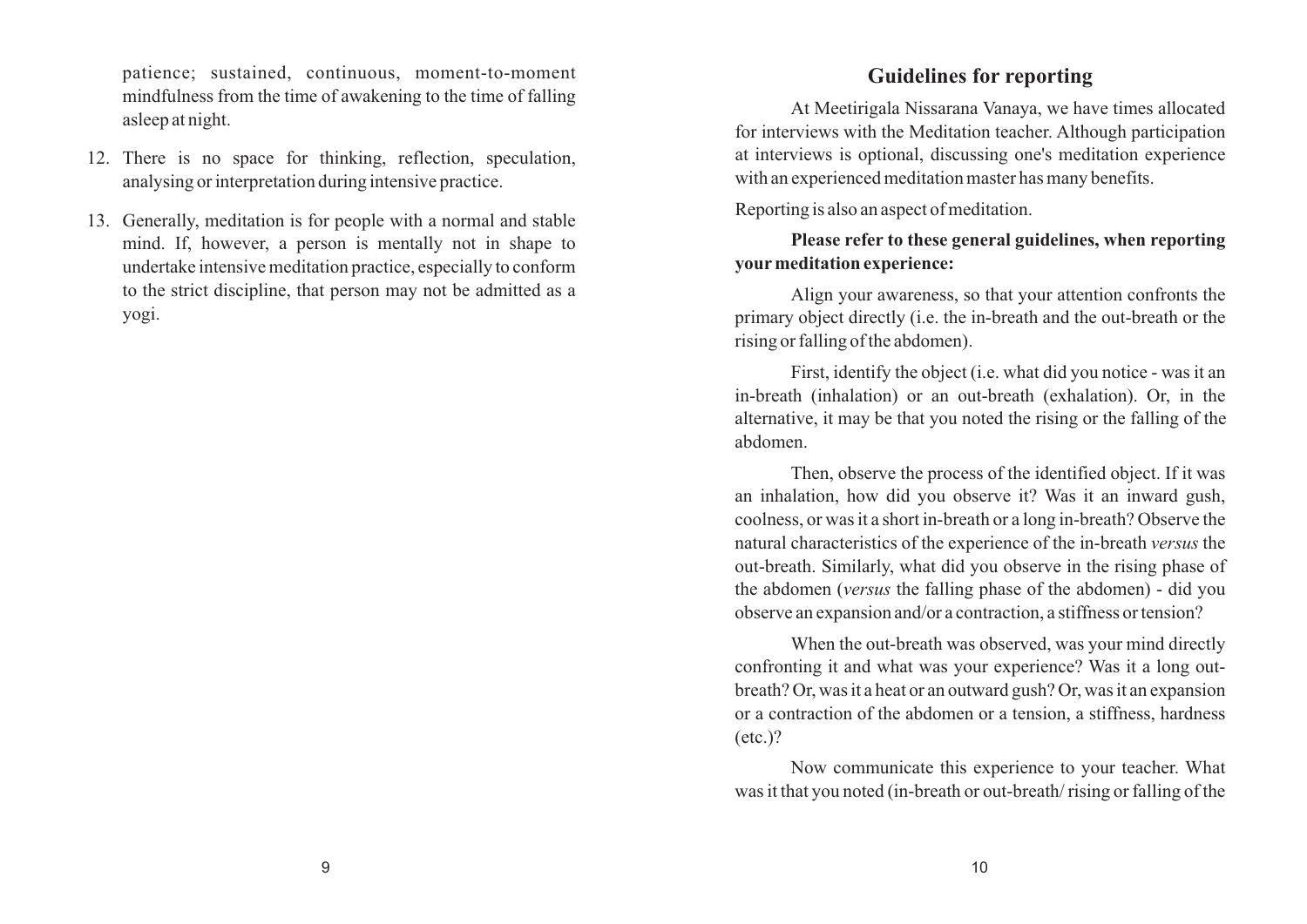abdomen); what was your experience (inward rush or gush/ coolness/short breath or long breath; or a contraction/ expansion, stiffness or tension in the rising and falling phase(s) of the abdomen). The interview should be about the identified primary object that you noted and the experience in noting it.

Describe your primary object in clear, simple, precise terms with all the accurate detail you have observed.

## **An example of correct reporting is as follows:**

"I noted an in-breath and I observed that it was a short inbreath or as an inward rush of the inhalation; or a rubbing sensation; a warm sensation or coolness (whatever the observation/ experience). I then noted the out-breath to be longer than the inbreath; or that the exhalation was an outward gush; or that the movement of the exhalation was a warm sensation or an outward rubbing sensation.

"I noted that the in-breath was shorter than the out-breath or that the exhalation was warmer than the inhalation. My mind then wandered and I noted it as 'wandering, wandering' and the thoughts subsided. I returned to noting the in-breath and the out-breath.

"A pain then arose and I noted 'pain, pain'. It then increased in intensity and began to throb. I noted it as 'throbbing, throbbing', and it lessened in its intensity and finally, disappeared.

"I returned to noting the in-breath and the out-breath. A sound occurred and I noted it as 'hearing, hearing', but immediately observed an itch on the face. I noted, 'itching, itching.' After several moments, the itch subsided and I returned to the primary object."

Please note that if your primary object is the rising and the falling of the abdomen, then you must explain in precise terms the object noted (rising and falling of the abdomen), and the experience

(the expansion, the contraction, the stiffness or the tension experienced in the process of rising and falling along with any secondary objects that you noted as outlined above).

## **Those familiar with the Maha-Si style of reporting may adopt the following guidelines.**

The three aspects of noting mind and body phenomena are:

- **1. NOTICING** when the object arises (the mind must be turned towards the object)
- **2. NOTING** it
- **3. OBSERVING** what is there (its nature, attributes, characteristics). Yogis are asked to begin the interview by reporting on the primary object (the movement and the nature, the characteristics or the experience of the in-breath and the out-breath, or the rising and the falling of the abdomen.)
	- 3.1. "I noticed the in-breath" or "the rising of the abdomen"
	- 3.2. "I noted it as a short in-breath or an inward rush or a coolness" or "I noticed it as a rising of the abdomen and observed the stretching, pressure (etc.)"
	- 3.3. "I noted the out-breath as long or as a warm sensation or an outward gush" or "I noted the falling of the abdomen and observed pressure, fading away (etc.)."

Only after that should you go on to report secondary objects.

*Secondary objects:*

- 1. Bodily sensations pain/ itch
- 2. Thoughts ideas, planning or remembering
- 3. Mental states / emotions anger, pride, happiness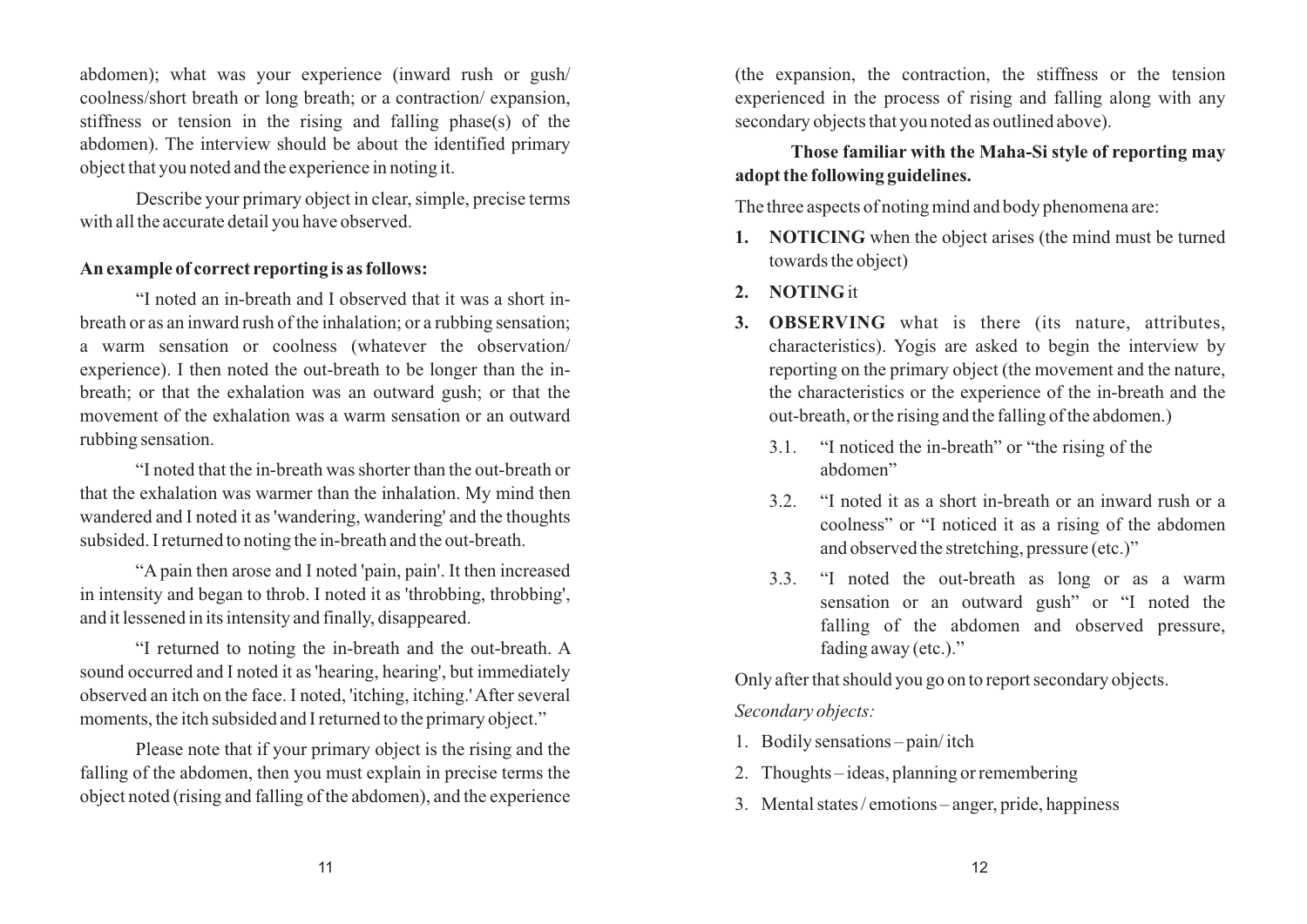Please relate the following information for each object described:

- 1. The arising of the object (for example pain arose in the knee)
- 2. What you did, how you noted it? (I noted it as "pain, pain")
- 3. What you observed? (I observed stabbing pain)
- 4. What happened to the object?(The stabbing changed to hard pain)
- 5. What did you do next? (I noted it as "hard, hard")

#### *Then, return to:*

- 1. What you observed? (I observed slow pulsating hardness)
- 2. What happened to the object? (It decreased)
- 3. What did you do next? (I went back to note the primary object)

When reporting thoughts such as ideas, opinions, memories, planning, imagining, reflecting, speculating, judging and so forth, do not report the content, but how you labelled it. For example, either describe with a general label such as "thinking, thinking" or a more specific label such as planning, remembering, reflecting, etc. Then, report what happened after you noted it.

When reporting mental states such as emotions, do not report how you reflected about it, but just label which emotion it is (was). For example, note anger, sadness or frustration. Then, report what happened after you noted it. A yogi must really put in a wholehearted effort when noting the sensations arising in the six sense doors (seeing, hearing, smelling, tasting, touching or thinking).

#### *Please note:*

- 1. Don't attempt to discern whether your inclination is as a *samatha yogi* or a *vipassanā yogi.* Instead, report the observation and experience of the primary object in precise terms, be it the length of the in-breath and the out-breath or the rising or the falling of the abdomen; the sensation (i.e. coolness, warm sensation or a rubbing sensation; the expansion, contraction, stiffness or tension felt in the abdomen). Depending on your experience and observation, the teacher will discern your characteristic as a *samatha yogi*  or a *vipassanā yogi* or both.
- 2. Report your experience honestly and fully and keep your interview short and to the point.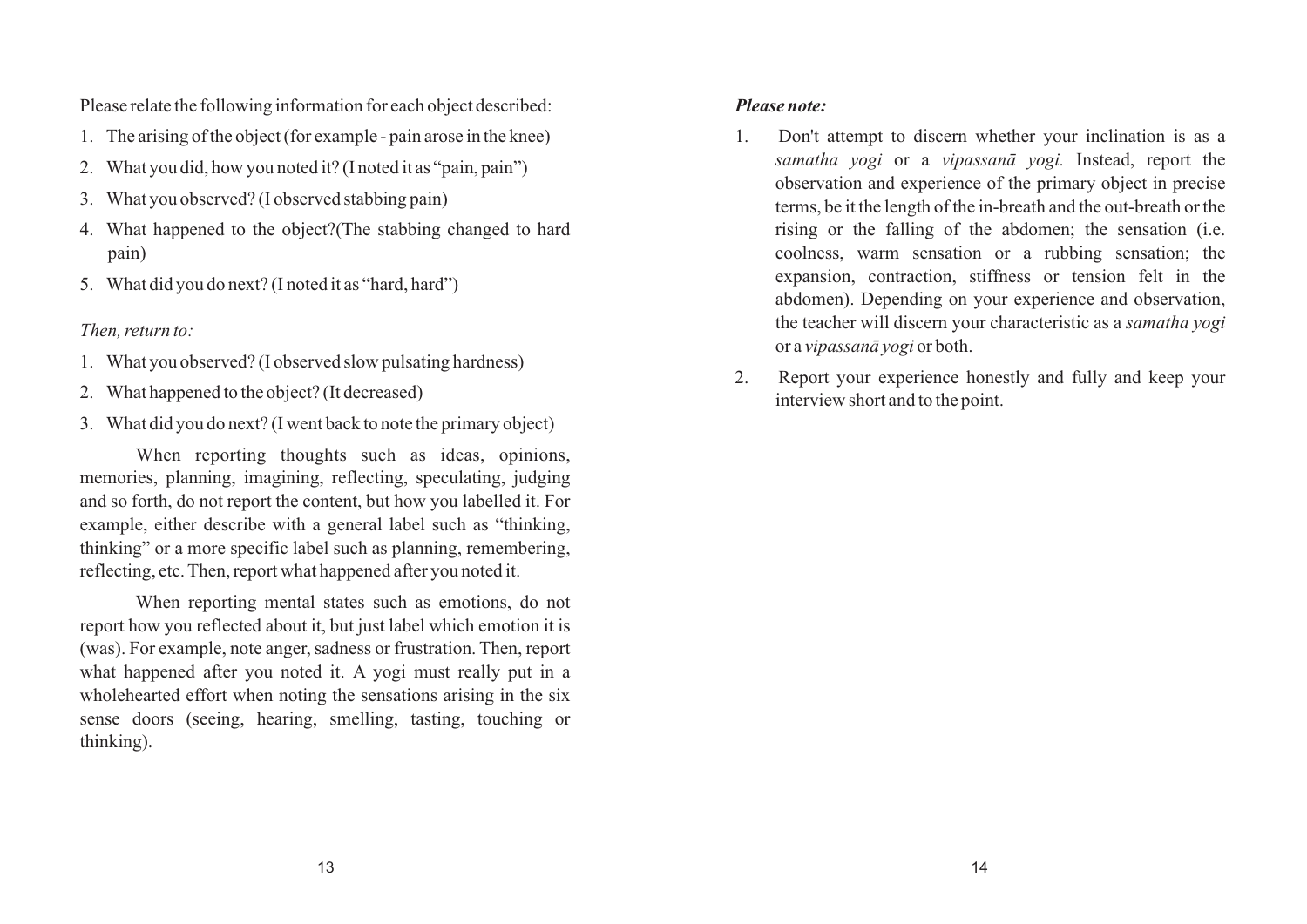## **Instructions for sitting meditation, walking meditation and establishing mindfulness in daily activities**

(From the appendix to "In This Life Itself" by Bhante Dhammajīva)

#### **Sitting meditation**

When undertaking *ānāpānasati bhāvanā,* a yogi practises both insight meditation and concentration meditation (*vipassanā* and *samatha bhāvanā*).

In the *Satipaṭṭhāna sutta, Ānāpānasati sutta* and the *Girimānanda sutta*, the Buddha discussed the suitable environment and the appropriate posture for the *ānāpānasati* practice.

*Ānāpānasati bhāvanā* must be practised in a relaxed environment, with a little breeze and a medium amount of light. The yogi must be in solitude and consider a comfortable and conducive posture. It is recommended that the yogi sit firmly on the ground in the full lotus posture. Alternatively, yogis can sit in a half-lotus or quarter-lotus posture. Yogis with disabilities or weak health conditions that preclude them from sitting on the ground can use a meditation bench or a straight-backed chair. It is important that the yogi sits in a symmetrical and relaxed manner, keeping the upper part of the body erect. An erect posture facilitates the movement of air through the body and energizes the meditation practice.

Close your eyes and sit in a comfortable, relaxed, symmetrical and erect manner and become mindful of the sitting posture. Do a mental scan of the posture, bringing your mind to the present. Do not think about the past or the future, the person sitting in front of you or those around you. Sitting in solitude with the least amount of distractions is recommended.

If you customarily sit in a particular place, you will become accustomed to it and it will be conducive for your practice. Early sittings of course will be a trial and error process. Through experience, you will identify the most conducive posture for you. Once you know your alignment and the posture that works best, you can commence *ānāpānasati bhāvanā*. Bring your attention to the present, to the "here and now". Sitting in this manner in itself is a meditative experience. Remain in the present to avoid chain thoughts, irritating sounds or bodily pains that may disturb you.

Focus your attention on the primary object. Then your attention will converge to one part of the body - your nostrils, the top of the lip, the throat or the diaphragm. Do not do forced breathing to locate the in-breath and the out-breath, or to gain a prominent experience. Let the breath become prominent at its own pace.

Gradually, the in-breath and the out-breath will become prominent. The breathing must be natural and not forced. Becoming aware of the in-breath and the out-breath continuously, the breathing process will become prominent at a particular point. Your attention should be refined to this point.

According to the *Satipaṭṭhāna sutta*, you should focus on the object in front of you (*parimukhaṃ satiṃ uppatthapetvā*).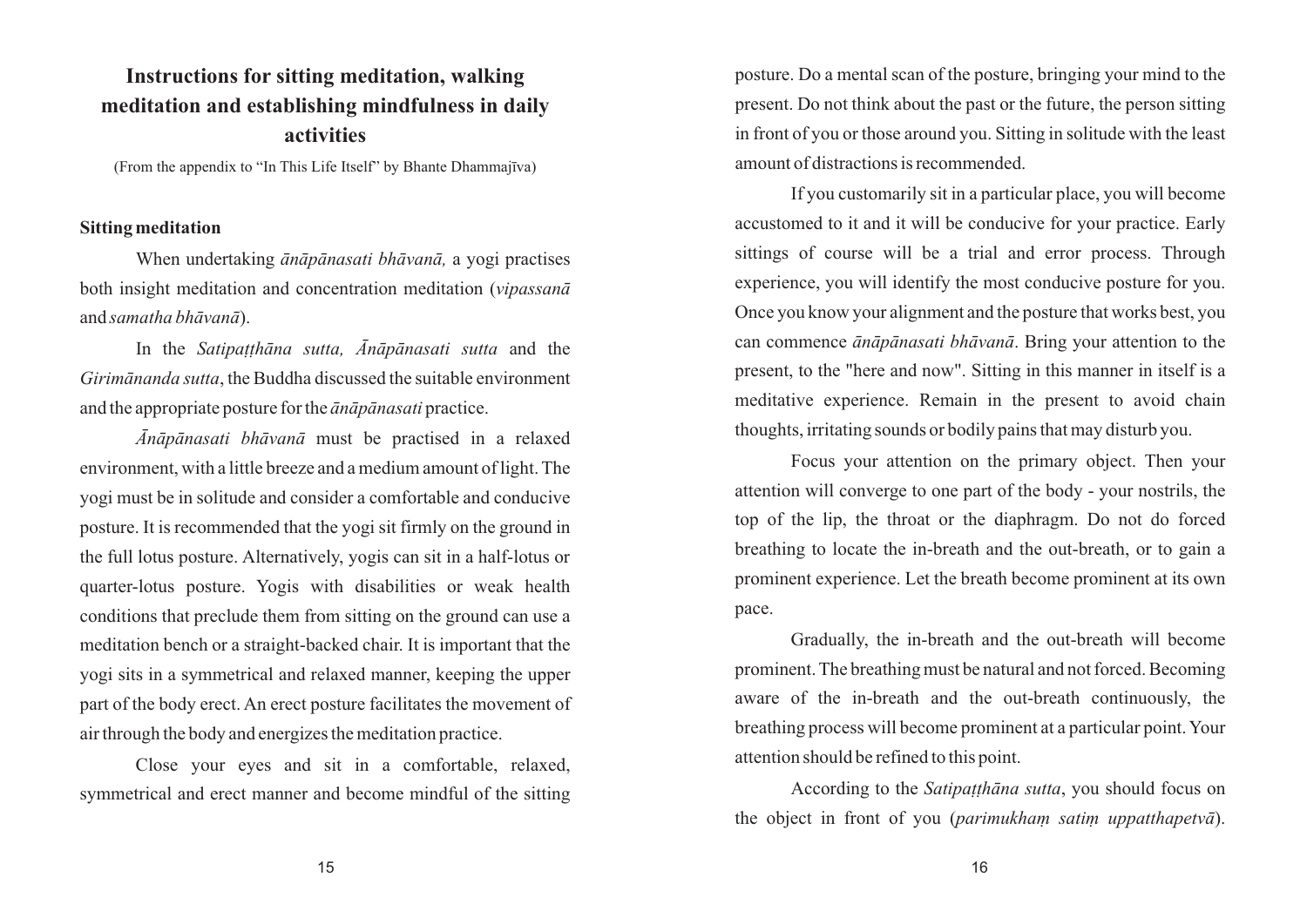Classically, the attention of the in-breath and the out-breath is referred to as being at the tip of the nose or at the top of the lip (as an object in front of you). But some may find the most prominent point of touch to be in the middle of the skull, the throat, the chest or in the navel. Wherever it may be, your attention should be confined to one place and you should not allow the mind to move from one place to another. As you progress with meditation, your focus will become refined and calmness will set in.

Observe the in-breath as a separate unit from the out-breath. Observe the in-breath and its touch. Be fully aware of the out-breath as it occurs. Gradually the noting mind will move closer to the breath and you will experience the in-breath and the out-breath in a contrasting and different manner. The air draught of the in-breath may appear cooler than the out breath or the out-breath may appear warmer. Or else, you will observe that the in-breath as longer than the out-breath or vice versa. Do not manipulate what is occurring. Just observe the transaction of air.

Owing to continuous mindfulness, irritating sounds, bodily pains, day dreaming or fantasizing will not distract you. If distractions come and go without any interference, you can continue to observe the in-breath and the out-breath. By making a mental note of the in-breath as "in" and the out-breath as "out", you can keep casual thinking, bodily sensations or sounds at bay.

With continuous mindfulness, the breathing will become subtle. With a refined observation and a calming down of the body, the breath will become less prominent. Mindfully, you must observe the difference between continuing in-breaths and continuing out-breaths. Earlier you observed the difference between the in-breath and the out-breath. Now you must observe the in-breaths and the out-breaths in their totality, from the beginning, through the middle to the end. Observe the difference between one in-breath to the next and one out-breath to the next.

Distractions such as thoughts, sounds or bodily pains will occur. Do not react to them. If you are a habitual thinker or daydream, make a mental note that you are "thinking", bringing your attention back to the breath. Or else, you should note it as "thinkingthinking-thinking", "day-dreaming - day-dreaming - daydreaming" or " fantasizing-fantasizing-fantasizing''.

Noting thinking as "thinking", you don't digest the contents of the thought. Simply become aware that "thinking" has occurred. Don't be concerned about the content of the thought. Similarly, if a sound irritates you, just note it as "hearing-hearing-hearing". When pain arises, note it as "pain-pain-pain". When they recede, come back to the breath and note the in-breath as "in" and the out-breath as "out". The noting mind and the object of meditation must be aligned, straightened. That is the purpose of meditation.

Your observations during meditation must be discussed with an advanced yogi every two to three days. By doing this, you can receive guidance on how to advance in your practice. The distractions encountered in the practice will be specific to your personality traits.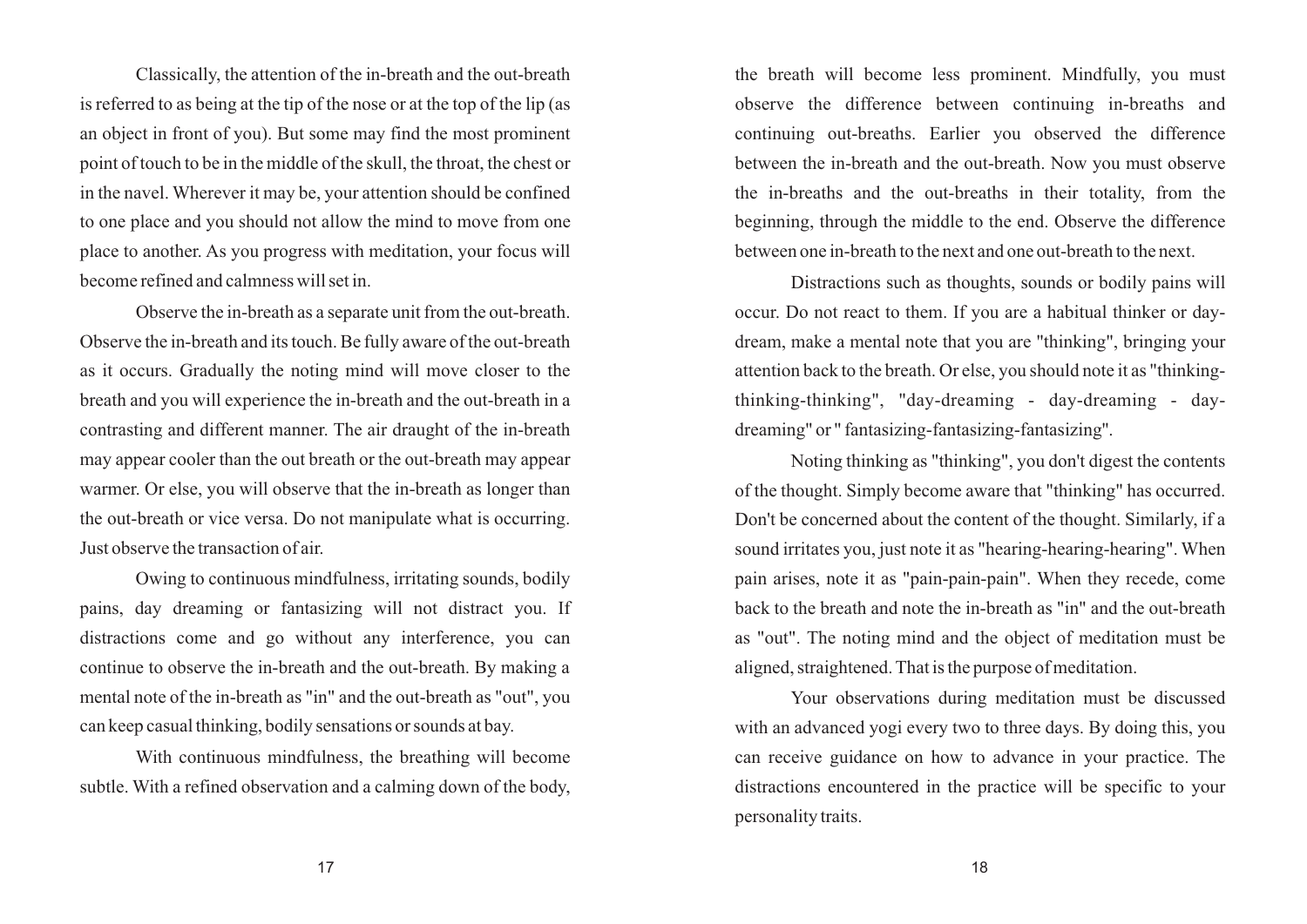By reporting to an advanced yogi, you will receive the appropriate instructions. With practice, you can determine whether your natural inclination is towards concentration or insight meditation. It is very difficult to predict this beforehand. Both the meditation and the reporting will lead to the proper path. Your observations must be clear and your reporting should be to the point. Generally, a beginner yogi must do at least an hour of sitting meditation daily.

#### **Walking Meditation**

After a meal or a sleep, it is recommended that you do walking meditation before sitting meditation.

A period of walking meditation before sitting serves to focus the mind.

In traditional meditation centres there are open-air and internal walking meditation paths. Internal meditation paths are covered to avoid adverse weather conditions.

Before commencing walking meditation, stand at the end of the walking meditation path and contemplate the body. Bring your attention to the present moment. During walking meditation, you establish mindfulness amidst activity as your eyes are open and you will hear the sounds of birds and the external environment. The mindfulness established can be carried forward to day to day activities.

The yogi must first walk up and down the path to activate blood circulation (especially after a long session of sitting meditation). Walk at a normal pace to ensure that the path is suitable and that there are no obstructions. Become aware of the movement of the feet. Your arms must be as if tied in front of you or behind you. Your attention must be on the movement of the feet. When the right foot moves, observe the experience of the movement and the sensations of the foot. Experience and note the sensation of the sole touching the ground. Observe whether the sensation is coarse or soft. Then shift your focus to the left foot, its movement and the sensation as it touches the ground. Your attention could also be kept on the movement of the joints, the ankle and so forth.

Your eyes should be cast down and you must look about five feet ahead of you. The eyes should be focused on the walking path. Just as during sitting meditation, your attention may be carried away by thoughts and sounds, but your attention should remain with the right foot and the left foot as much as possible. Continuous attention on the right foot and the left foot allows you to keep distractions at bay and to proceed without any interference.

During walking meditation, you exert energy to maintain the focus on the steps and to note the movement of the feet. Accordingly, the energy that is exerted must be double. Warming up in this manner is conducive for sitting meditation. During intensive retreats it is usual to alternate periods of sitting meditation with periods of walking meditation, one after another throughout the day.

In your daily life, you must have at least one session of walking and sitting meditation in the morning and in the evening. If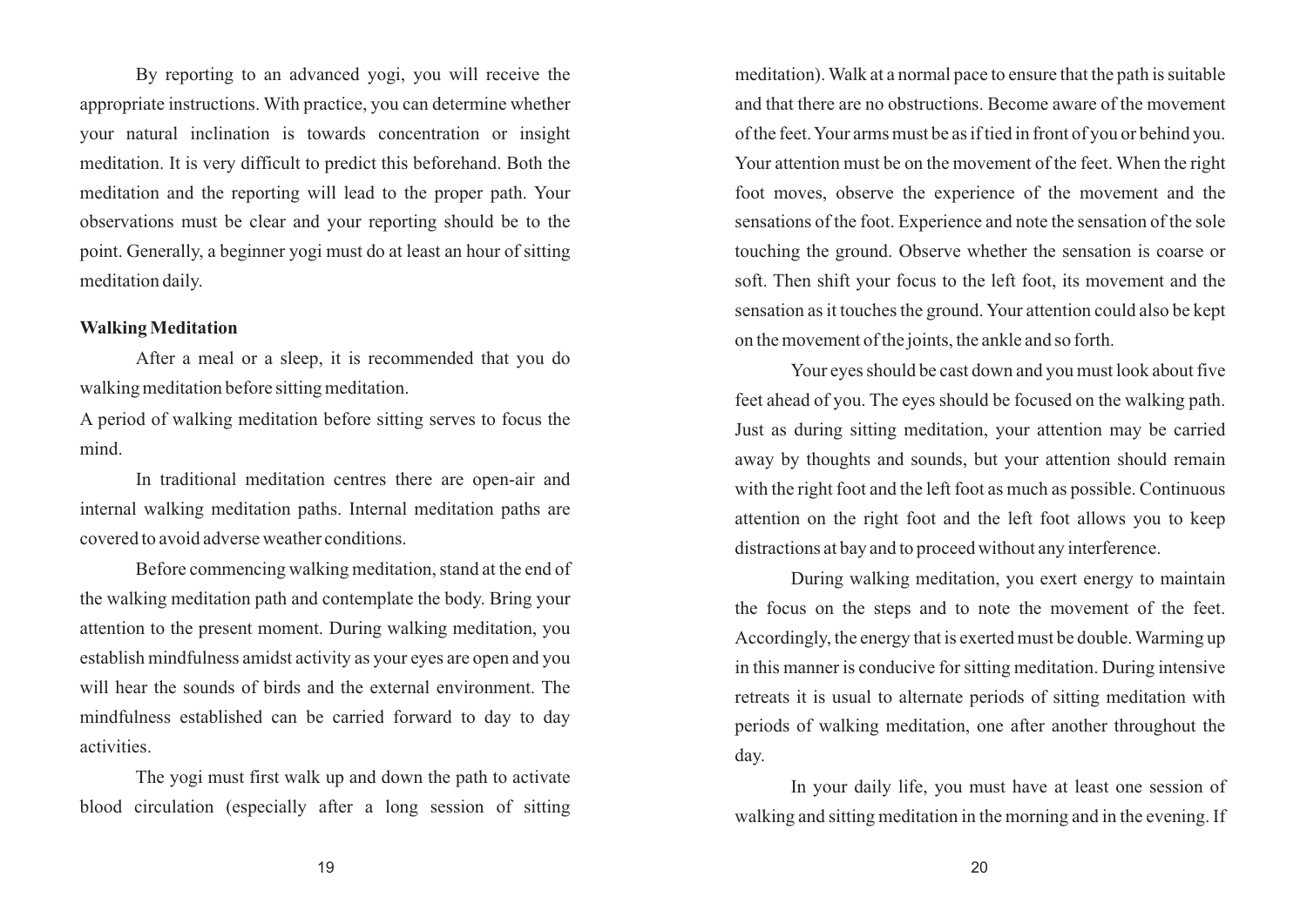you meditate in the evening after work, doing some walking before sitting focuses the mind and arouses energy for the sitting that follows. Do not commence sitting meditation straight after your daily activities. The energy aroused during walking meditation, develops accuracy of awareness as well as durability of concentration.

#### **Establishing Mindfulness in Daily Activities**

Doing a task simply for the purpose of establishing mindfulness is difficult in our daily activities. Generally we do things for a purpose or to fulfil responsibilities. But to control the speed of our daily activities, we must find some time to establish mindfulness.

Try to bring your attention to the present moment as much as you can so that you are accountable for our experiences and actions. You will no longer attend to daily activities mechanically, like a puppet or a robot. With mindfulness, the experience is live and vivid.

Unless you are experienced in maintaining continuous mindfulness, it is rather difficult to be mindful when you are socializing or attend to numerous tasks. To establish mindfulness in daily activities, become mindful of personal activities such as washing, showering or going to the toilet. You can start doing things *Silently, Mindfully* and *Slowly*. This is the "SMS" that you should apply when establishing mindfulness in daily affairs. In this way, the mindfulness established during sitting meditation could be extended to day to day activities.

Establishing mindfulness during sitting meditation is an intensive method of meditation. Walking meditation is a semiintensive method and establishing mindfulness in day to day affairs is an extensive method. Mastering the art of establishing mindfulness in day to day activities, you become more organized and will experience an appealing change in your life.

Mindfulness cultivated during sitting meditation can diminish after you get up. But, the mindfulness established in day to day activities is durable. Both sitting meditation and wakefulness to day to day activities must complement each other to ensure continuous application of mindfulness.

Although instructions for sitting meditation (being the intensive method) are given first, you should not underestimate the benefits of walking meditation or establishing mindfulness in day to day activities. One can observe very profound aspects of the *dhamma* during walking meditation, and even become enlightened.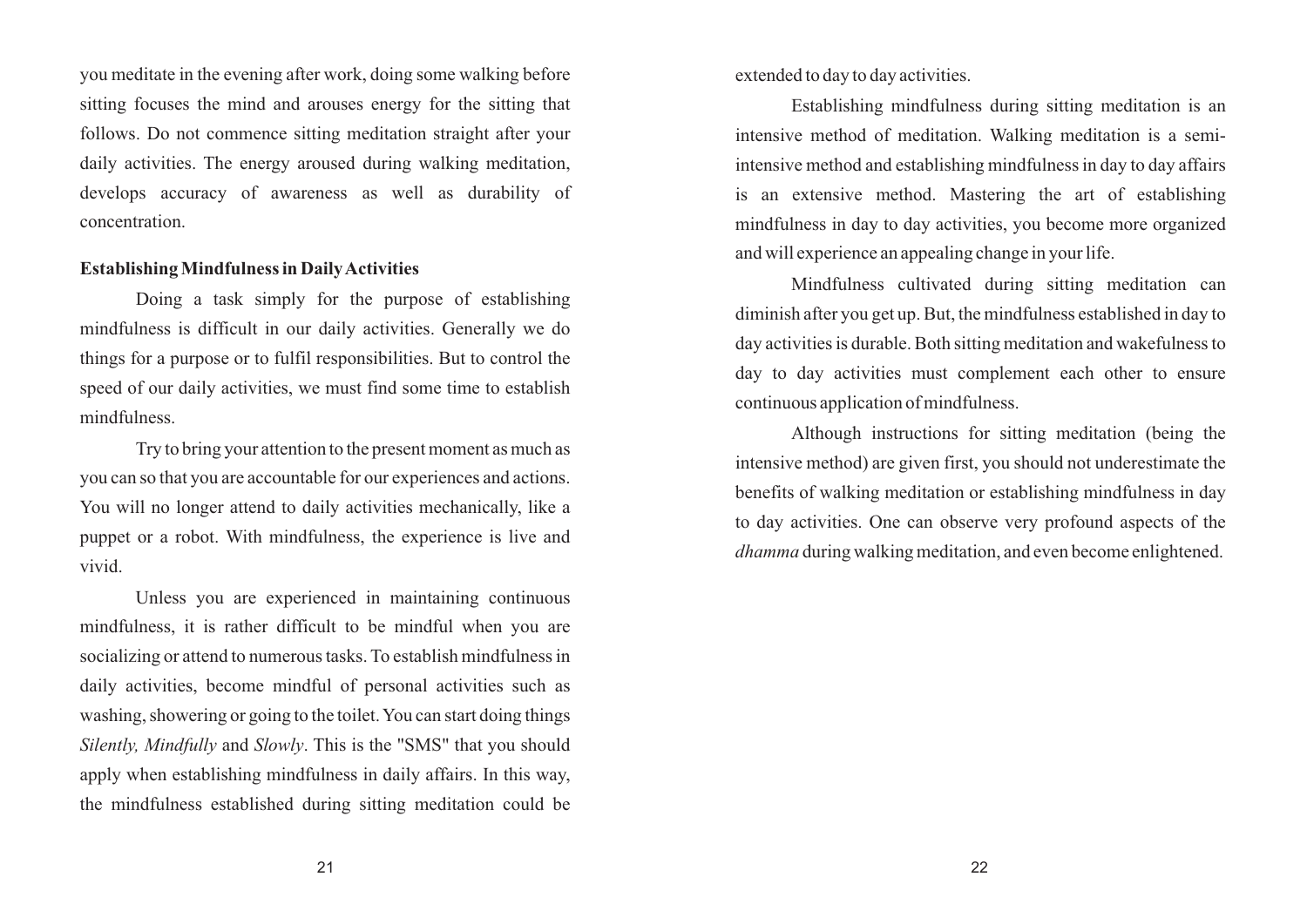## **Chanting - Taking of Precepts**

## **Requesting Precepts**

*Ahaṁ, bhante, tisaraṇena saddhiṁ uposatha aṭṭaṅga sīlaṁ dhammaṁ yācāmi, anuggahaṁ katvā sīlaṁ detha me, bhante.* May I, Venerable Sir,observe the Uposatha Eight Precepts with the Three Refuges; please Venerable Sir, have compassion and grant me the precepts.

*Dutiyam'pi, ahaṁ, bhante, tisaraṇena saddhiṁ uposatha aṭṭaṅga sīlaṁ dhammaṁ yācāmi, anuggahaṁ katvā sīlaṁ detha me, bhante.*

For the second time, may I, Venerable Sir, observe the Uposatha Eight Precepts with the Three Refuges; please Venerable Sir, have compassion and grant me the Precepts.

*Tatiyam'pi, ahaṁ, bhante, tisaraṇena saddhiṁ uposatha aṭṭaṅga sīlaṁ dhammaṁ yācāmi, anuggahaṁ katvā sīlaṁ detha me, bhante.*

For the third time, may I, Venerable Sir, observe the Uposatha Eight Precepts with the Three Refuges; please Venerable Sir, have compassion and grant me the Precepts, out of compassion for me.

**Teacher:** *Yamahaṁvadāmitaṁvadetha.* What I recite, you follow.

**Yogis:** *Āma, Bhante* Yes, Venerable Sir.

## **Paying Homage to the Buddha**

*Namo tassa bhagavato arahato sammā sambuddhassa* Homage to him, the blessed one, the fully enlightened one (3 times)

### **Tisarana (Three Refuges)**

*Buddhaṁ saranaṁ gacchā-mi* I go to the Buddha as my refuge. *Dhammaṁ saranaṁ gacchā-mi* I go to the Dhamma as my refuge. *Sanghaṁ saranaṁ gacchā-mi* I go to the Sangha as my refuge. *Dutiyampi Buddhaṁ saranaṁ gacchā-mi* For the second time, I go to the Buddha as my refuge. *Dutiyampi Dhammaṁ saranaṁ gacchā-mi* For the second time, I go to the Dhamma as my refuge. *Dutiyampi Sanghaṁ saranaṁ gacchā-mi* For the second time, I go to the Sangha as my refuge. *Tatiyampi Buddhaṁ saranaṁ gacchā-mi* For the third time, I go to the Buddha as my refuge. *Tatiyampi Dhammaṁ saranaṁ gacchā-mi* For the third time, I go to the Dhamma as my refuge. *Tatiyampi Sanghaṁ saranaṁ gacchā-mi* For the third time, I go to the Sangha as my refuge. **Monk:***Saranā gamanaṁ paripunnaṁ* Taking Refuge is complete.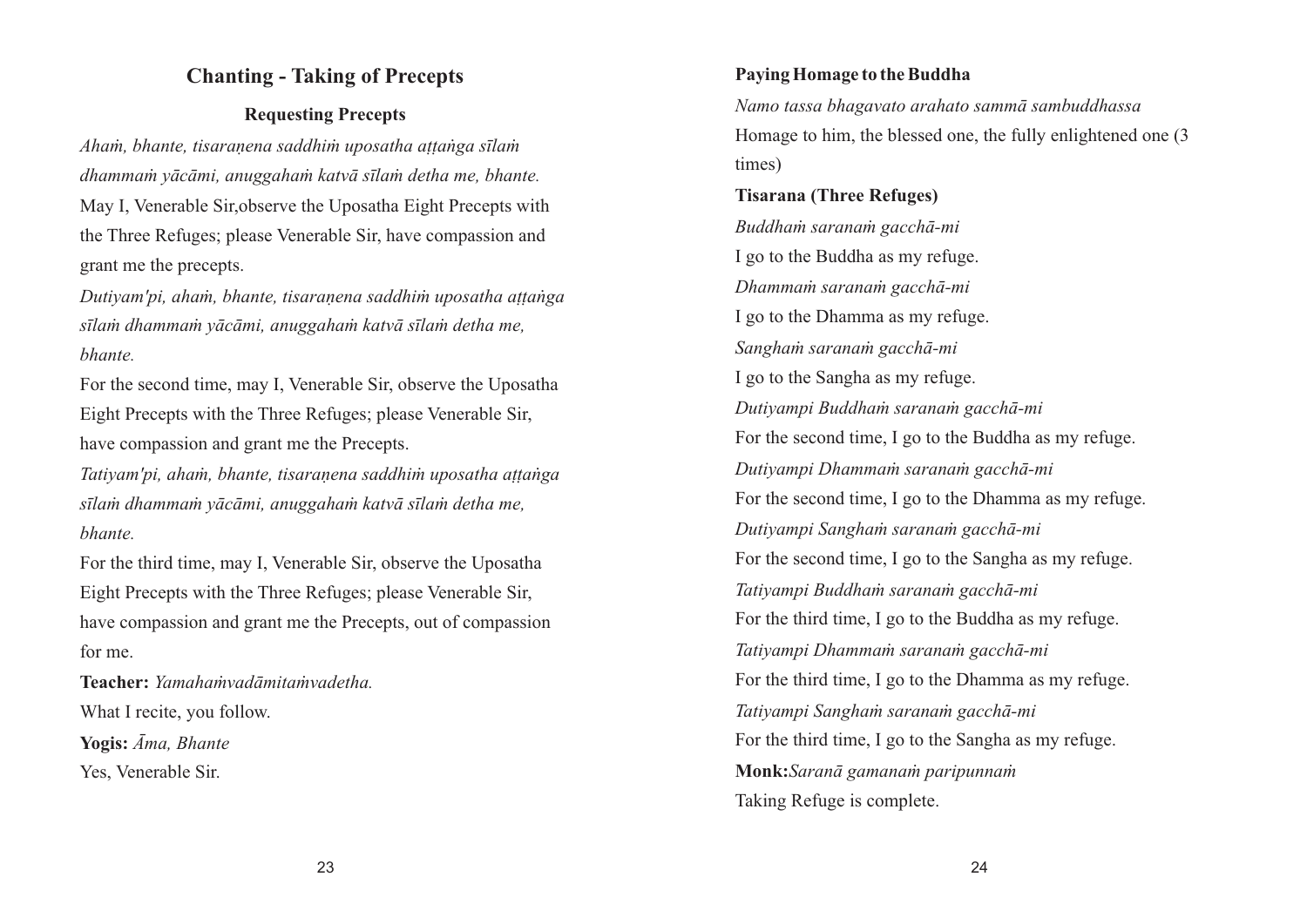**Yogis:***Āma Bhante*

Yes, Venerable Sir

## **Eight Precepts**

*1. Pānātipātā veramaṇī sikkhāpadaṁ samādiyāmi* I undertake the rule of training to refrain from killing any beings.

*2. Adinnādānā veramaṇī sikkhāpadaṁ samādiyāmi* I undertake the rule of training to refrain from taking what is not given.

*3. Abrahmacariyā veramaṇī sikkhāpadaṁ samādiyāmi*

I undertake the rule of training to refrain from any sexual activity.

*4. Musāvādā veramaṇī sikkhāpadaṁ samādiyāmi*

I undertake the rule of training to refrain from false speech.

*5. Surā meraya majja pamādaṭṭhānā veramaṇī* 

*sikkhāpadaṁsamādiyāmi*

I undertake the rule of training to refrain from drinks, drugs and intoxicants.

*6. Vikhāla bojanā veramaṇī sikkhāpadaṁ samādiyāmi* I undertake the rule of training to refrain from taking food at improper times (after midday).

*7. Nacca gīta vādita visūka dassana mālā gandha vilepana dhārana manḍana vibūsanaṭṭhānā veramaṇī sikkhāpadaṁ samādiyāmi*

I undertake the rule of training to refrain from dancing, singing, music, shows, from the use of garlands, perfumes, cosmetics, adornments and ornaments.

*8. Uccā sayana mahā sayanā veramaṇī sikkhāpadaṁ samādiyāmi*

I undertake the rule of training to refrain from using high and luxurious seats or beds.

**Teacher:** *Tisaraṇena saddhiṁ uposatha aṭṭaṅga sīlaṁ dhammaṁ sādhukaṁ surakkhitaṁ katvā appamādena sampādethabbaṁ*

Maintaining well the Uposatha Eight Precepts with the Three Refuges, accomplish the training with mindfulness.

**Yogis**: *Āma Bhante*

Yes, Venerable Sir.